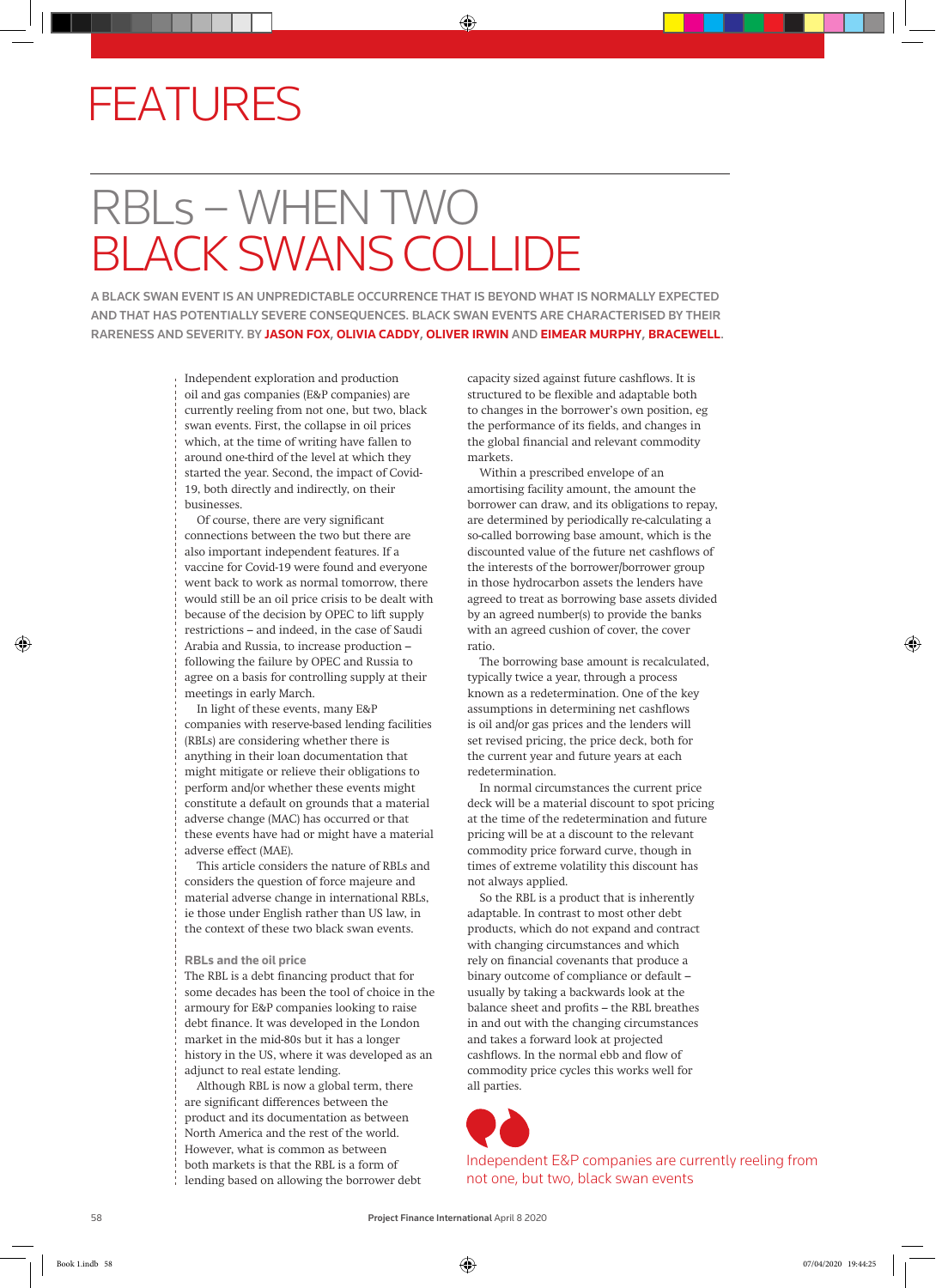But what happens when the oil price dramatically crashes as it has this year, and as it did between late 2014 and early 2016?

The challenge for E&P companies is that at the very point their cashflows are hit by falling commodity prices they also find their credit lines hit. Although RBLs are well structured, secured and have a number of mitigants to provide early warnings and provide a cushion to lenders, they, like all other debt products, are not set up to operate serenely in the once in a century storm – or at least not if that storm is a sustained one.

The oil price crash that accompanied the global financial crisis actually produced very few casualties in the international RBL market but it did produce some changes in lending practices. The last oil price crash in 2014–2016 produced much more widespread default and RBL lending since has taken place with that experience in fairly recent memory.

Against the backdrop of the last oil price crash, lending has been more cautious than it was in the exuberant days that preceded it and borrowers are generally more hedged – whether mandatorily, because the lenders have imposed it, or voluntarily because boards have thought it prudent.

This means that many E&P companies are well hedged. Additionally companies are generally being very quick to curtail expenditure. But what if the crisis sustains and those factors are not enough? Against this background borrowers have been seeking advice on force majeure and borrowers and lenders have been considering the ambit of facility provisions that relate to MAC.Force majeure

With three rather minor footnotes by way of exception, it is probably fair to say that RBLs and loan agreements more generally never contain force majeure provisions, or anything equivalent to them.

If a borrower has an obligation to pay, then it is an absolute obligation to pay come hell or high-water or, indeed, Covid-19 for that matter. As regards the borrower's other obligations to perform under a loan agreement, such as positive or negative undertakings, while the performance of a particular obligation may be tempered, for example, so that it is a reasonable endeavours obligation rather than an absolute obligation, loan agreements do not excuse performance on grounds of force majeure or anything similar.

The minor exceptions to note are examined below.

l *Information provision* – It is very common in RBL documentation for the borrower to have information undertakings that could be impacted by force majeure events, requiring the borrower to notify the agent if, for

example, the borrower serves or receives a force majeure notice. If the borrower or any key contractual counterparty is impacted by a force majeure event, the information undertakings in the loan agreement should be checked.

l *The LMA concept of a disruption event* – The Loan Market Association's model form loan documentation embodies a concept of a disruption event that may give a very short grace period before an event of default occurs, in the case of the borrower, or a lender becomes a defaulting lender, in the case of a lender, if that party is unable to pay, in the case of the borrower, or to fund, in the case of a lender, on the due date. The duration of the grace period is a matter for negotiation between the parties and will be set out in the loan agreement but typically it is only two or three days.

There are two limbs to the definition of disruption event. The first relates to something that has impacted the whole market and the second is something that may be specific to the borrower or another party to the loan agreement.

The first limb refers to a "material disruption to those payment or communication systems or those financial markets which are, in each case, required to operate in order for payments to be made in connection with the facilities, or otherwise in order for the transactions contemplated by the finance documents to be carried out, which disruption is not caused by, and is beyond the control of, any of the parties". So if, for example, the entire international payments system goes down this might be covered by the first limb.

The second limb refers to "the occurrence of any other event which results in a disruption, of a technical or systems-related nature, to the treasury or payments operations of a party preventing that, or any other party: (i) from performing its payment obligations under the finance documents; or (ii) from communicating with other parties in accordance with the terms of the finance documents; and which, in either such case, is not caused by, and is beyond the control of, the party whose operations are disrupted".

So both limbs are about whether a party can actually effect the mechanics of making a payment, not about whether it has the money to make the payment; the first limb is about a market-wide event and the second an event that may impact only one party; both limbs concern technical or systems-related